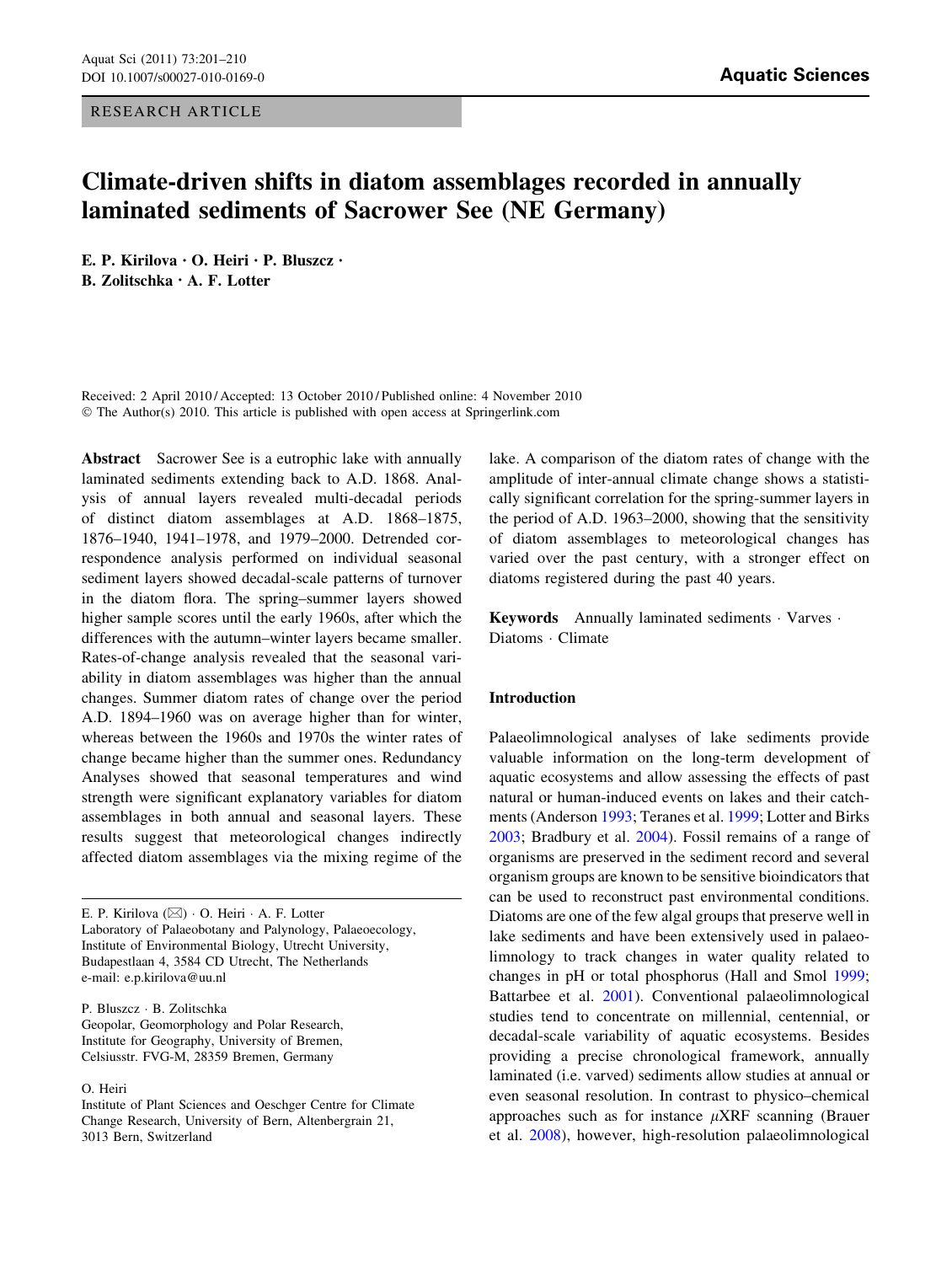studies based on biotic proxies are scarce, mainly due to the extremely labour-intensive analyses (Peglar [1993](#page-9-0); Lotter [1989,](#page-8-0) [1998](#page-8-0); Alefs and Müller [1999\)](#page-8-0).

Since sediments deposited during different parts of the annual cycle are often characterized by layers of different color, texture, and composition, such varved sediments can potentially provide records at a seasonal resolution (Lotter and Lemcke [1999;](#page-9-0) Teranes et al. [1999\)](#page-9-0). For instance, Lotter et al. ([1997\)](#page-9-0) sampled light and dark layers in a freeze-core from Baldeggersee, Central Switzerland, which allowed the separate analysis of parameters such as total organic and inorganic carbon in samples representing spring/summer and autumn/winter, respectively. Similarly, Lotter and Birks ([1997\)](#page-8-0) examined the thickness of the light and dark layers in the same sequence and explored the effects of nutrients and regional meteorology on seasonal sedimentation. Besonen et al. [\(2008](#page-8-0)) correlated varve thickness with summer temperatures at an annual resolution for the past millennium. Teranes et al. ([1999\)](#page-9-0) discussed calcite precipitation in lakes based on geochemical parameters and stable isotopes as well as element ratios of authigenic calcites obtained by sampling of seasonal sediment layers.

Here, we present results of a seasonal-resolution study of 13 decades of diatom deposition in the sediments of Sacrower See, northeastern Germany. The present study is one of the few to analyze diatom assemblages at a seasonal timeresolution in a lake with varved sediments (e.g. Simola et al. [1990\)](#page-9-0). Earlier studies of the Sacrower See sediments examined millennial to centennial-scale changes of diatoms, chironomids, and geochemical proxies, demonstrating the sensitivity of this lake ecosystem to both climate-induced and anthropogenic changes in trophic state during the past 13,000 years (Kirilova et al. [2009;](#page-8-0) Enters et al. [2010\)](#page-8-0). In the present study, we discuss the variability of diatom assemblages in the youngest, annually laminated section of the Sacrower See record between A.D. 1868 and 2000. First, we examine the multi-decadal variability in diatom assemblages to detect long-term trends in the assemblages. Then, we analyze the inter-annual and inter-seasonal variability in the diatom assemblages to assess the potential of detecting possible meteorological forcing factors for diatom assemblage changes. In the absence of independent data such as, e.g., long-term limnological time-series, it was not possible to disentangle the role of nutrients and climate (see e.g. Lotter and Birks [1997;](#page-8-0) Lotter [1998](#page-8-0)).

## Study site

Sacrower See was formed at the end of the Weichselian glaciation and is situated at an elevation of 29.1 m in Brandenburg, northeastern Germany (Fig. 1). The lake is dimictic,



Fig. 1 Location of Sacrower See in northeastern Germany and bathymetric map of the lake basin indicating the coring location

has a maximum depth of 38 m, a catchment area of 35.3  $\text{km}^2$ , and a surface area of  $1.07 \text{ km}^2$  $1.07 \text{ km}^2$  (Table 1). The lake's mean water residence time is between 12 and 15 years and the thermocline is usually located between 6 and 8 m water depth (Bluszcz et al. [2008\)](#page-8-0). Sacrower See has two inlets connecting it with Groß Glienicker See in the North and with the River Havel in the South. In 1986 the connection with the River Havel was obstructed and between 1992 and 1996 the hypolimnion of the lake was artificially aerated. Both actions were aimed at reducing the lake's nutrient load. The eutrophication history of the past century of Sacrower See was reconstructed on an annual timescale based on geochemical parameters (Lüder et al. [2006](#page-9-0)). Extensive sediment trap studies on the seasonality of modern sedimentation of abiotic and biotic components in Sacrower See have also been conducted (Bluszcz et al. [2008](#page-8-0); Kirilova et al. [2008\)](#page-8-0).

### Methods

A 91 cm long sediment core was recovered from the deepest part of the lake (Fig. 1) using a Niederreiter freeze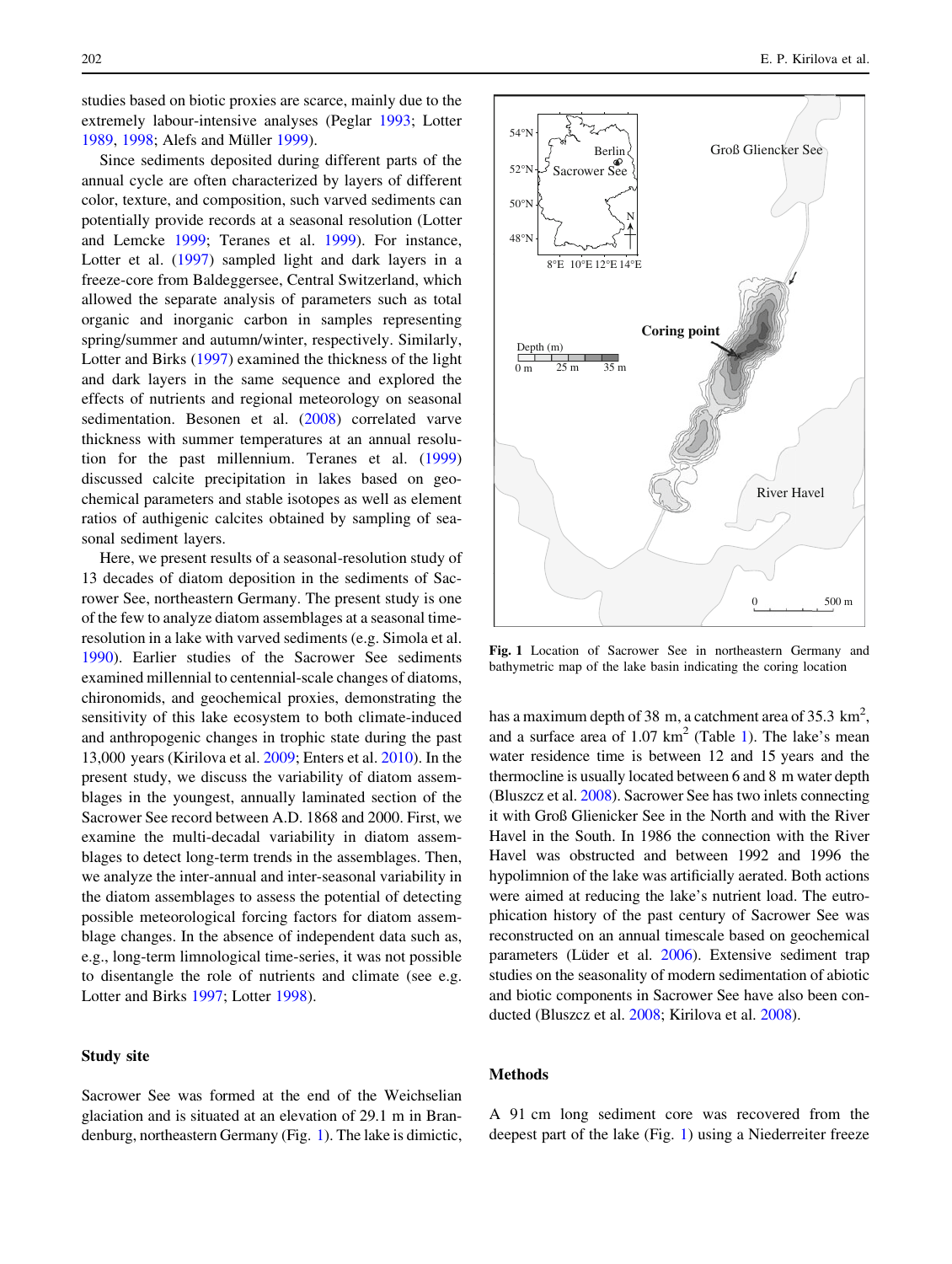<span id="page-2-0"></span>Table 1 Major physico–chemical variables of Sacrower See (after Kirilova et al. [2008](#page-8-0))

| Parameter                        | Value                             |
|----------------------------------|-----------------------------------|
| Altitude                         | 29.5 m a.s.l.                     |
| Catchment area                   | 35.3 $km^2$                       |
| Surface area                     | $1.07$ km <sup>2</sup>            |
| Volume                           | $19.3 \times 10^6$ m <sup>3</sup> |
| Maximum depth                    | 38 m                              |
| Mean depth                       | 18 <sub>m</sub>                   |
| Minimum width                    | $250 \text{ m}$                   |
| Maximum width                    | $500 \text{ m}$                   |
| Typical epilimnion depth         | 7 <sub>m</sub>                    |
| Water residence time             | $12-15$ years                     |
| Typical stratification period    | Apr-Nov                           |
| Annual precipitation             | $603$ mm                          |
| Summer Twater down to 5 m        | $15-20$ °C                        |
| Winter Twater down to 5 m        | $1-2$ °C                          |
| pН                               | $7 - 9$                           |
| Epilimnetic $PO43–$              | 0.01–0.9 mg $L^{-1}$              |
| Hypolimnetic $PO43–$             | $0.6-4.6$ mg L <sup>-1</sup>      |
| Epilimnetic $NO3$ <sup>-</sup>   | 0.01–0.7 mg $L^{-1}$              |
| Hypolimnetic $NO_3$ <sup>-</sup> | 30 mg $L^{-1}$                    |
| Total phosphorus                 | 0.02–0.16 mg $L^{-1}$             |
| SiO <sub>2</sub>                 | 0.05–0.42 mg $L^{-1}$             |

corer. The upper 44 cm of the freeze core was annually laminated and suitable for high resolution sampling. The varved sediments of Sacrower See are macroscopically divided into couplets of light and dark layers. The dark layers consist of fine organic matter deposited during autumn and winter, whereas the light layer is composed of planktonic diatoms and calcite crystals precipitated during spring and summer (Lotter [1989;](#page-8-0) Lotter et al. [1997](#page-9-0); Lüder et al. [2006](#page-9-0)). This annual cycle in sedimentation has been confirmed by a sediment trap study in Sacrower See (Bluszcz et al. [2008](#page-8-0); Kirilova et al. [2008\)](#page-8-0).

The chronology of the sediment core is based on varve counts that were crosschecked by  $^{137}Cs$  and  $^{210}Pb$  dating (Lüder et al. [2006](#page-9-0); Bluszcz et al. unpubl. data). Ten specific years (A.D. 1999, 1998, 1961, 1958, 1941, 1942, 1892, 1893, 1898, and 1883) were not included in the diatom analysis because a seasonal sampling was not possible for these years.

Quantitative diatom analyses were conducted for each light and dark layer separately for the period between A.D. 1868 and 2000, and the data are expressed as percentages and diatom accumulation rates (DAR). Organic matter in the seasonal sediment layers was digested by  $10\%$   $H_2O_2$  and microscope slides were made using the sedimentation tray method (Battarbee [1973\)](#page-8-0). The diatoms were identified following (Krammer and Lange-Bertalot [1986](#page-8-0), [1988,](#page-8-0) [1991a](#page-8-0), [b](#page-8-0)), Håkansson ([2002](#page-8-0)), Round et al. ([1990\)](#page-9-0), and Compère ([2001](#page-8-0)). Diatom assemblage zones were defined based on percentage data by optimal sum of squares partitioning (Birks and Gordon [1985\)](#page-8-0) using the program ZONE (Lotter and Juggins [1991\)](#page-9-0). The statistically significant number of zones was assessed by applying a broken stick model (Bennett [1996\)](#page-8-0).

Detrended correspondence analysis (DCA), principal component analysis (PCA), and redundancy analysis (RDA) were carried out with the software CANOCO 4.51 (ter Braak and Šmilauer  $1998$ ). Biostratigraphic ratesof-change analyses used chord distance as a dissimilarity measure between adjacent diatom samples (see Lotter et al. [1992](#page-9-0); Lotter [1998](#page-8-0)).

## Results and discussion

#### Multi-decadal diatom variability

Diatom assemblages in the varved section of Sacrower See showed a dominance of diatoms typical for eutrophic lakes (Lotter [1998;](#page-8-0) Bradbury et al. [2004](#page-8-0); Hausmann and Kienast [2006](#page-8-0)) (Fig. [2\)](#page-3-0). Numerical zonation of the diatom assemblages divided the record into four statistically significantly periods (D1–D4), indicating a clear multi-decadal variability (see Fig. [2\)](#page-3-0). Stephanodiscus parvus, a diatom with hypertrophic affinities, was recorded in high relative abundances throughout the whole record. However, from A.D. 1868–1875 (D1) S. parvus was accompanied by Cyclotella comensis, a diatom with mesotrophic affinities that was present in higher abundances in Sacrower See throughout large parts of the Holocene (Kirilova et al. [2009](#page-8-0)). From A.D. 1876 to the 1940s (D2), the main diatoms were Stephanodiscus spp. (S. parvus, S. alpinus, and S. neoastraea). Aulacoseira islandica was abundant before A.D. 1905, recorded at lower abundances until ca. A.D. 1930, and largely absent from the sediments thereafter. In the period A.D. 1941–1978 (D3), Stephanodiscus alpinus decreased in abundance. At the same time, Cyclostephanos dubius increased, suggesting a slight decrease in nutrient concentrations (Anderson [1990](#page-8-0)). From A.D. 1979–2000, the assemblages were dominated by S. parvus. Aulacoseira subarctica appeared for the first time in higher abundances around A.D. 1980 together with increased values of Asterionella formosa.

Inter-annual and inter-seasonal diatom variability

The diatom assemblages (Fig. [2\)](#page-3-0) in the varved section of the Sacrower See sediments indicate decadal-scale stability of the assemblages as often observed in palaeolimnological studies, but they also show clear dynamic fluctuations in the diatom flora at shorter time scales. Such short-term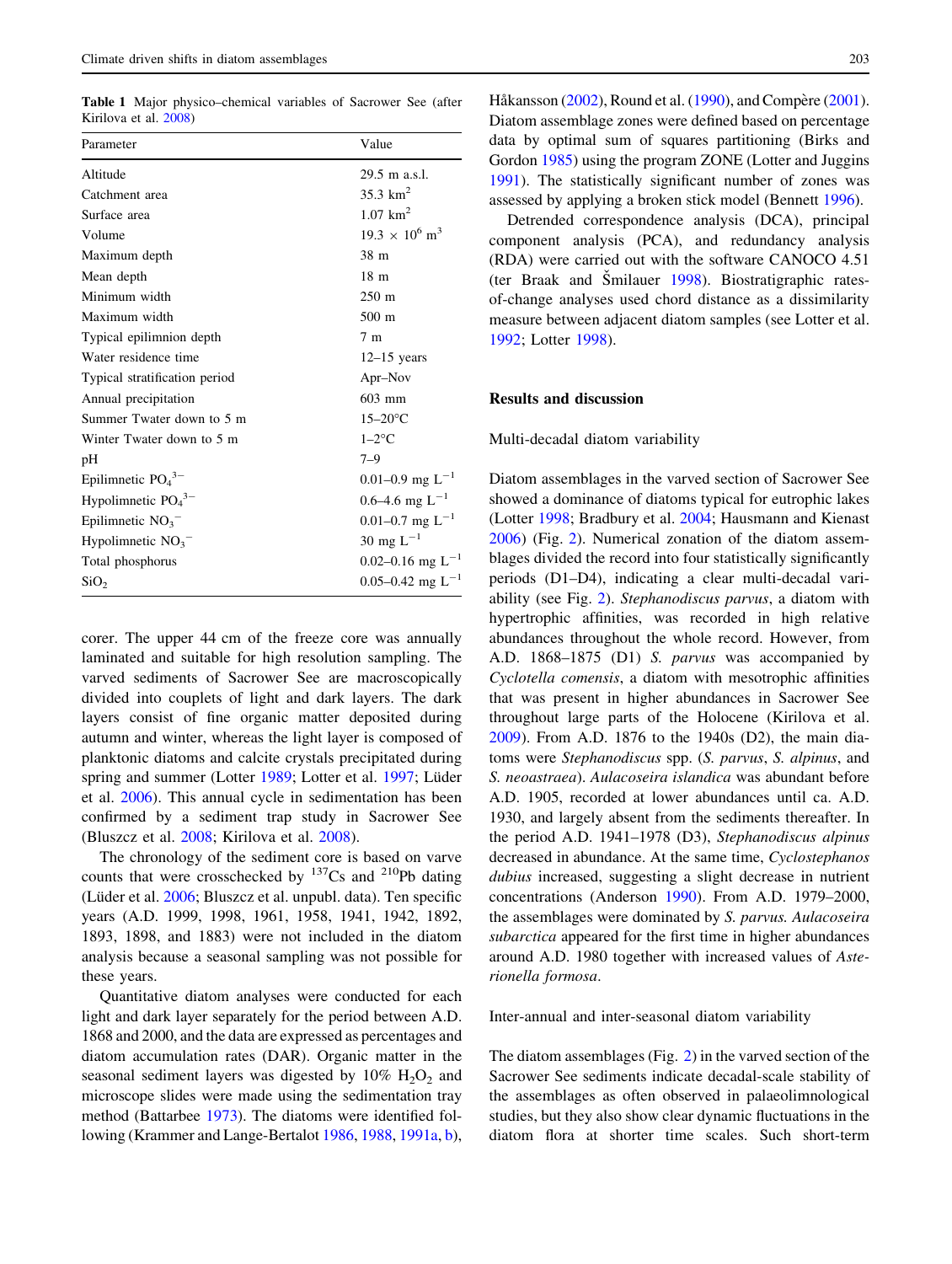<span id="page-3-0"></span>

Fig. 2 Annually resolved record of diatom assemblages (expressed as percentages of total diatoms) in Sacrower See between A.D. 1868 and 2000. Only selected taxa are shown

fluctuations as recorded in the annual and seasonal layers of Sacrower See allow an examination of assemblage dynamics and a comparison with meteorological data at the temporal resolution of sediment traps (Kirilova et al. [2008\)](#page-8-0) or even at the resolution of limnological monitoring data (e.g. Lotter and Psenner [2004](#page-9-0)). Due to the lack of regional meteorological data before A.D. 1894, numerical analysis of the dynamics of diatom changes and their relationship with environmental factors at inter-annual and inter-seasonal resolution was restricted to the time span A.D. 1894–2000.

To eliminate the effects of closure on the percentage data, we also expressed the results as diatom accumulation rates (DAR, i.e. number of valves  $\text{cm}^{-2} \text{ season}^{-1}$ ). Figure [3](#page-4-0) shows the DAR for the period A.D. 1894–2000 at a seasonal resolution with each light (spring–summer) and dark (autumn–winter) layer analyzed separately. The succession of diatoms at seasonal resolution (Fig. [3](#page-4-0)) is comparable to the record presented at annual resolution (Fig. 2). As expected, the inter-annual differences in DAR are more striking than in the percentage data. Overall, S. parvus is clearly the most productive diatom with regard to the DAR. Surprisingly, there is no clear seasonal pattern in diatom accumulations between the seasonal layers, neither in the early blooming diatoms (e.g. S. parvus), nor in the summer bloomers (e.g. Fragilaria crotonensis, Ulnaria ulna) (Table  $2$ ; Figs.  $3, 4$  $3, 4$ ). This is likely the result of blooms of planktonic diatoms such as Stephanodiscus and Asterionella during the autumn and winter season as also indicated by the sediment trap results (Kirilova et al. [2008](#page-8-0)). Moreover, resuspension of sediment and diatoms during autumn and winter as also evidenced in the sediment trap study of Bluszcz et al. ([2008\)](#page-8-0) can partly account for this phenomenon. In general, the spring–summer (light) layers showed slightly higher overall DAR (Table [2](#page-4-0); Fig. [4](#page-5-0)), as expected, because they represent the diatom productivity during the growing season of planktonic taxa.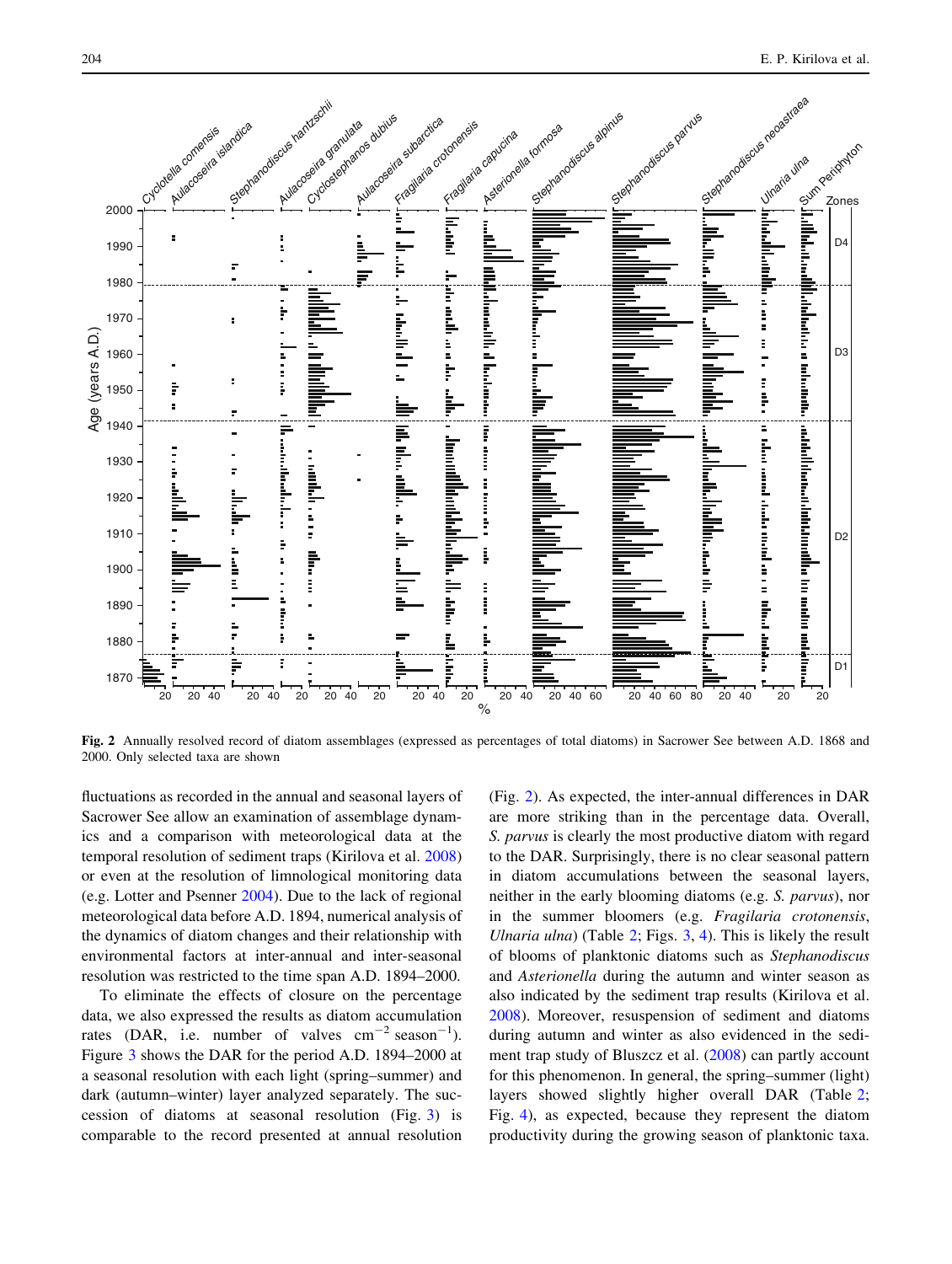<span id="page-4-0"></span>

Fig. 3 Diatom accumulation rates (valves  $\times 10^5$  cm<sup>-2</sup> season<sup>-1</sup>) for the dark (autumn–winter) and light (spring–summer) layers of the varved sediments of Sacrower See. The grey lines indicate the dark (autumn/winter) layers in the varved sediments. Only selected taxa are shown

**Table 2** Mean diatom accumulation rates (valves  $\times 10^5$  valves cm<sup>-2</sup>  $s$ eason<sup>-1</sup>) and standard deviations for periphytic and planktonic life forms as well as for the total diatom accumulation rates in the light

and dark layers of Sacrower See during different periods of the annually laminated sediment record

| Period (A.D.) | Periphyton      |                 | Plankton          |                   | Total             |                   |
|---------------|-----------------|-----------------|-------------------|-------------------|-------------------|-------------------|
|               | Light           | Dark            | Light             | Dark              | Light             | Dark              |
| 1894-2000     | $2.84 \pm 2.70$ | $2.67 \pm 3.95$ | $46.82 \pm 36.19$ | $41.00 \pm 28.84$ | $49.65 \pm 37.41$ | $43.67 \pm 30.93$ |
| 1894-1940     | $3.45 \pm 3.16$ | $2.45 \pm 1.96$ | $53.65 \pm 45.65$ | $42.20 \pm 29.96$ | $57.10 \pm 46.99$ | $44.64 \pm 30.74$ |
| 1941-1978     | $2.52 \pm 2.15$ | $2.84 \pm 6.01$ | $43.19 \pm 22.92$ | $40.68 \pm 29.40$ | $45.71 \pm 24.44$ | $43.51 \pm 33.68$ |
| 1979-2000     | $1.99 \pm 2.23$ | $2.88 \pm 2.47$ | $37.49 \pm 29.23$ | $38.77 + 26.28$   | $39.48 \pm 29.29$ | $41.65 \pm 27.23$ |

In an attempt to study the floristic turnover in the diatom dataset and to examine whether diatoms deposited during spring–summer (light layer) and autumn–winter (dark layer) record comparable assemblage changes, we applied a series of DCAs to the square-root transformed diatom percentages from the light and the dark layers separately. The sample scores on the first DCA axis (gradient lengths: light layer 1.6; dark layer 1.5 SD units) recorded very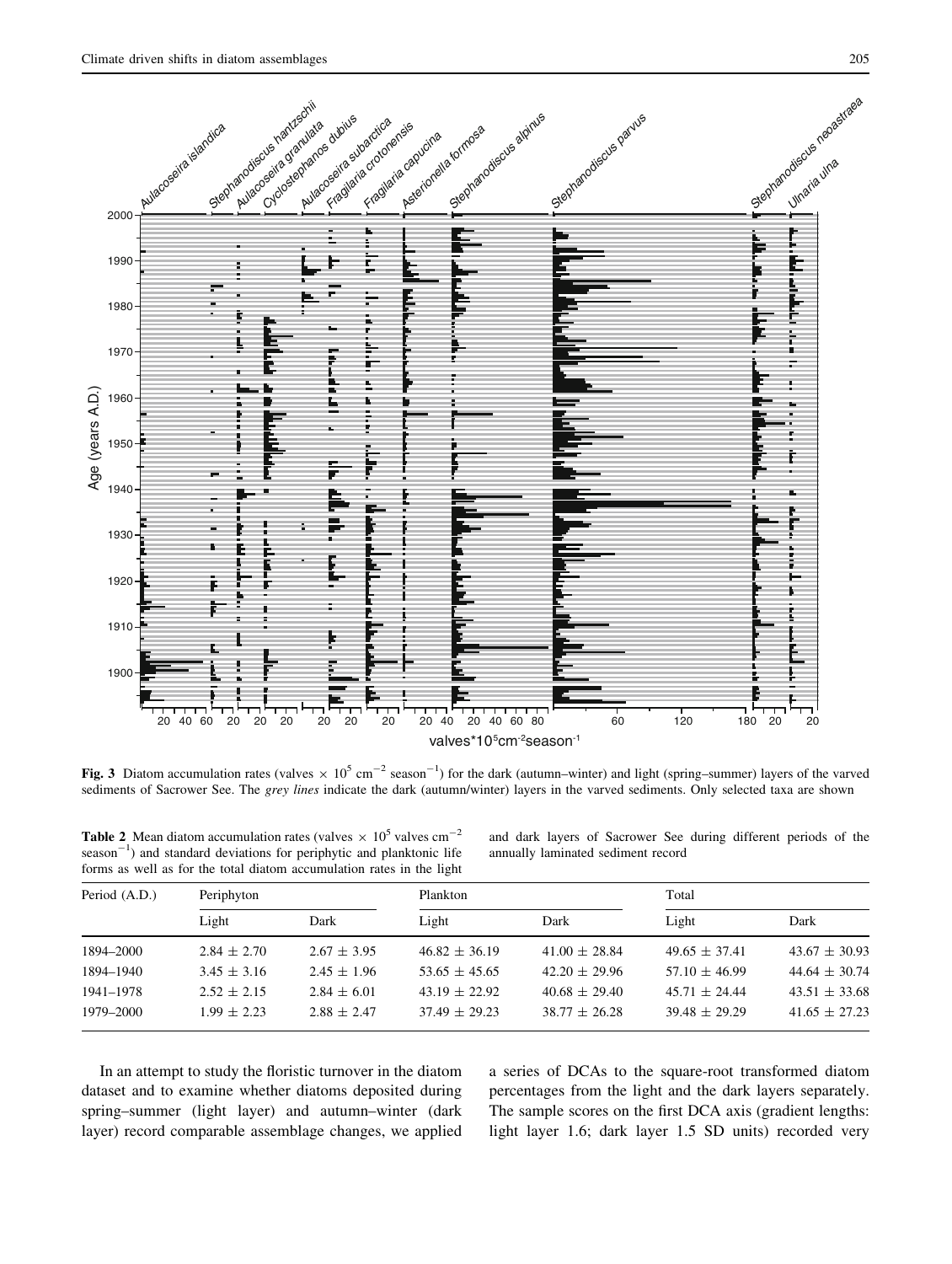<span id="page-5-0"></span>



Fig. 4 Accumulation rates (valves  $\times 10^5$  cm<sup>-2</sup> season<sup>-1</sup>) of planktonic and periphytic diatoms in the light (spring–summer) and dark (autumn–winter) layers of Sacrower See between A.D. 1894 and 2000

similar trends in the data (Fig. 5). Samples from A.D. 1894 to the 1930s are characterized by high scores, samples deposited between the 1930s and the 1980s by lower scores, and samples since the 1990s again by increased DCA scores (Fig. 5). At decadal time-scales, the 1st DCA axis sample scores of both types of layers showed in general a similar pattern (Fig. 5). However, there were some differences, such as the generally higher samples scores of the light layers until the early 1960s, or individual years in which light and dark layers registered opposing trends in DCA axis 1 scores (e.g. A.D. 1938, 1982). Since the 1960s, however, the differences between the sample scores of the two seasonal layers were much smaller than in earlier samples and the curves generally run parallel (Fig. 5).

The rates-of-change analyses between diatom assemblages in the annual as well in the seasonal layers indicated that the variability between seasons (i.e. between the diatoms in the light and dark layers) was generally slightly higher than the inter-annual variability (Fig. [6a](#page-6-0)). This higher between-season variability can be explained by the typical seasonal succession in the diatom flora as also evidenced by sediment trap studies in Sacrower See (Kirilova et al. [2008](#page-8-0)), whereas the lower inter-annual variability is mainly due to

Fig. 5 Sample scores of detrended correspondence analyses (DCA) axis 1 (in standard deviation units) of diatom assemblages calculated separately for light (spring–summer) and dark (autumn–winter) seasonal layers in the Sacrower See varve record

the overprinting dominance of S. parvus over the whole period (Fig. [2\)](#page-3-0).

If we analyze the rates of change between subsequent light layers or subsequent dark layers (Fig. [6](#page-6-0)b) to assess season-to-season variability (i.e. spring–summer versus spring–summer or autumn–winter vs. autumn–winter), the rates of change were generally comparable, pointing to similar diatom responses in the different seasons as already seen in the seasonal DAR (Fig. [3](#page-4-0)). However, the summer rates of change in the period A.D. 1894–1960 were on average higher than the winter ones, whereas between the 1960s and 1970s the winter rates of change become higher than the summer ones (Fig. [6\)](#page-6-0).

#### Diatom dynamics in relation to climate

In lakes, the taxonomic composition and the abundance of diatoms during the seasonal cycle are generally dependent on factors such as the availability of nutrients (e.g. Si, P, N), the stratification of the water column, as well as light and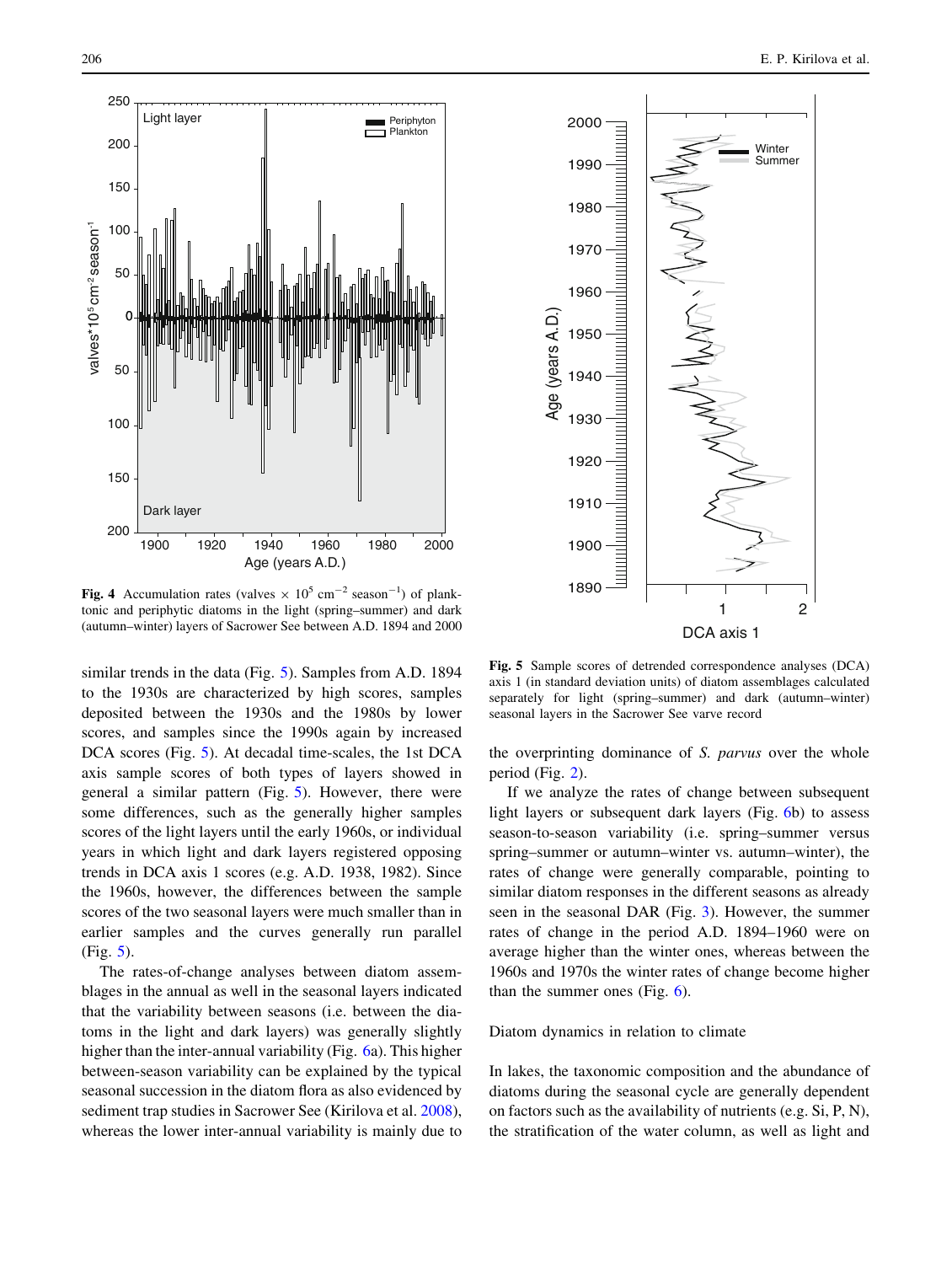<span id="page-6-0"></span>Fig. 6 Rates-of-change (ROC) analyses of diatom assemblages as expressed by the chord distance between layers. a Annual (i.e. between varves) and seasonal (i.e. between consecutive light and dark layers) rates of change. b Autumn/winter (i.e. between consecutive dark layers) and spring/summer (i.e. between consecutive light layers) rates of change



Table 3 Redundancy analysis (RDA) of relative diatom abundances in the annual, the light (spring/summer), and the dark (autumn/winter) layers

|                                                      | Annual assemblages |                    | Spring/summer assemblages |                                                             | Autumn/winter assemblages  |            |
|------------------------------------------------------|--------------------|--------------------|---------------------------|-------------------------------------------------------------|----------------------------|------------|
|                                                      | 1894–2000          | 1963–2000          | 1894-2000                 | 1963-2000                                                   | 1894-2000                  | 1963-2000  |
| Variance explained by forward selected<br>predictors | 4%                 | 12.1%              | $4.3\%$                   | 27.8%                                                       | $4.1\%$                    | $6.3\%$    |
| Forward selected predictors                          | Wind**<br>Tmean*   | $Tmean**$<br>Wind* | Wind MAM*<br>Tmin $JJA*$  | Tmin DJF**<br>Tmin $JJA**$<br>Wind MAM**<br>$T$ max JJA $*$ | Wind $JJA*$<br>Tmin $JJA*$ | Sun $JJA*$ |

Analysis of annual layers included mean annual sunshine duration, temperature, precipitation, snow deposition, and wind strength as explanatory variables. The seasonal layers were analyzed with seasonal means of temperature (Tmean), minimum temperature (Tmin), maximum temperature (Tmax), daily sunshine duration (Sun), precipitation (PP), snow deposition, and wind strength as environmental predictors. Light (spring/ summer) layer diatoms were compared with mean spring (MAM) and summer (JJA) values as well as environmental conditions during the preceding winter (DJF), whereas dark (autumn/winter) layer diatoms were compared with autumn (SON) and winter conditions as well as with parameters measured during the preceding summer

\* Significant at the 0.05 level as assessed by 9,999 restricted Monte Carlo permutations

\*\* Significant at the 0.01 level as assessed by 9,999 restricted Monte Carlo permutations

temperature (Kilham et al. [1996;](#page-8-0) Köster and Pienitz [2006](#page-8-0); Kirilova et al. [2008\)](#page-8-0). In an attempt to identify the factors that drive the annual and seasonal changes in the composition of the diatom assemblages in Sacrower See, we carried out a series of RDAs with forward selection of climatic parameters as independent explanatory variables that explain a statistically significant amount ( $P < 0.05$ ) of the variance in the diatom data (Table 3). A rather small amount of variance in diatom assemblages in the annual layers (4%) can be explained by mean annual temperature and mean annual wind strength. Bluszcz et al. (unpubl. data) have shown a distinct change of  $\delta^{18}O$  and  $\delta^{13}C$  values of the precipitated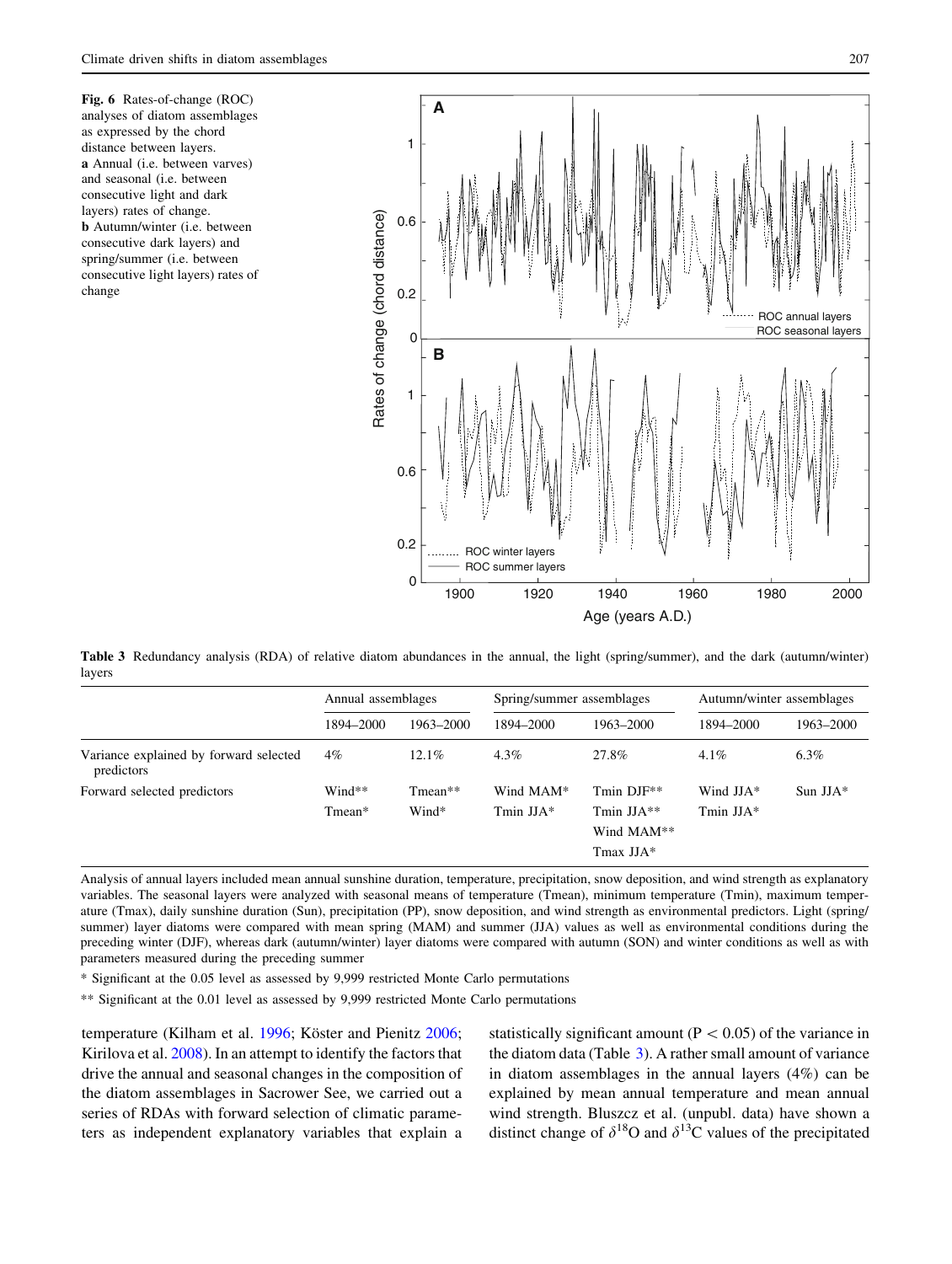calcites after the 1960s, which became more positive in the light spring–summer than in the dark autumn–winter layers, suggesting a higher sensitivity of Sacrower See to meteorological changes. If we restrict the analysis to the time-span between A.D. 1963–2000, during which we also observed changes in the patterns of floristic turnover and rates of change (Figs. [5,](#page-5-0) [6](#page-6-0)), both climatic predictors together explained 12.1% of the variance in the diatom assemblages (Table [3](#page-6-0)). The RDA with forward selection for the light (spring–summer) layers showed that mean spring wind strength and minimum summer temperatures explain a statistically significant amount of the variance in the diatom data of the whole time-series. If restricted to the period of A.D. 1963–2000, these variables together with additional explanatory variables such as minimum temperatures of the preceding winter and maximum summer temperatures explained 27.8% of the variance. Wind strength and summer–winter temperatures have a strong effect on spring mixis and the stability of summer and winter stratification of lakes. Our results therefore suggest that meteorological changes indirectly affected diatom assemblages via the mixing behavior of the lake. The RDA of the dark (autumn– winter) layers showed that mean wind strength during summer as well as minimum summer temperatures explained a small part (4.1%, Table [3](#page-6-0)) of the variance of the whole series, whereas summer sunshine duration explained 6.3% in the shorter series.

The main factor controlling the spring diatom bloom is the onset of the growing season, which for diatoms usually is the time of the spring mixing. Peeters et al. [\(2007a,](#page-9-0) [b\)](#page-9-0) related an earlier onset of lake stratification to warmer climate and demonstrated that increased winter and spring air temperatures go together with an earlier onset of the spring phytoplankton bloom in Lake Constance. Bluszcz et al. [\(2008](#page-8-0); unpubl. data) suggested that the more positive NAO regime since the 1960s, resulting in an earlier onset of wet and warm winters, has affected the duration of lake stratification in Sacrower See. Moreover, Peeters et al. [\(2007a\)](#page-9-0) showed that increased air temperature in the late summer reduced the duration of homothermy of Lake Constance in autumn and thus resulted in a longer stratification period. However, since A.D. 1963, nutrient input into Sacrower See increased (Lüder et al. [2006](#page-9-0)), which could also cause the shifts in the diatom assemblages.

The different rates of change results (Fig. [6](#page-6-0)) suggest that the dynamics in the short-term diatom assemblage changes may have been influenced by the amplitude of inter-annual climate change. To test this, we carried out a PCA of selected climatic variables (see Table 4) and calculated the difference between adjacent PCA sample scores (analogous to the rates of change in the diatom data) to approximate the inter-annual or seasonal amplitude of climate change. Rates of change between years and seasons were then Table 4 Correlation of rates-of-change in diatom assemblages with amplitudes of inter-annual and inter-seasonal changes in climatic conditions

|                                        | PCA axis 1 |         | n   |  |
|----------------------------------------|------------|---------|-----|--|
|                                        | r          | p       |     |  |
| Year to year changes                   |            |         |     |  |
| 1894-2000                              | 0.07       | 0.42    | 100 |  |
| 1963-2000                              | 0.13       | 0.30    | 65  |  |
| Spring/summer to spring/summer changes |            |         |     |  |
| 1894-2000                              | 0.04       | 0.70    | 94  |  |
| 1963-2000                              | 0.34       | $0.05*$ | 34  |  |
| Autumn/winter to autumn/winter changes |            |         |     |  |
| 1894-2000                              | $-0.12$    | 0.24    | 94  |  |
| 1963-2000                              | $-0.22$    | 0.24    | 34  |  |

Climatic changes have been summarized by principal compenent analysis (PCA) and amplitudes of climatic change were expressed as variations in PCA axis 1 scores. The following climate variables were used for annual rates of change: Sun h, Tmax, Tmean, Tmin, PP, Snow, Wind. Dark layer (autumn/winter): SunDJF, SunSON, TmaxDJF, TmaxSON, TmeaDJF, TmeaSON, TminDJF, TminSON, ppDJF, ppSON, SnowDJF, SnowSON, WindDJF, WindSON. Light layer (spring/summer): SunMAM, SunJJA, TmaxMAM, TmaxJJA, TmeaMAM, TmeaJJA, TminMAM, TminJJA, ppMAM, ppJJA, SnowMAM, SnowJJA, WindMAM, WindJJA

\* Significant at the 0.05 level

correlated with the diatom rates of change. This analysis was carried out for the entire time-series (inter-annual) as well as for the light and dark sublayers separately, reflecting the changes between consecutive spring-summer or autumn–winter periods (inter-seasonal). The results (Table 4) showed that there were no statistically significant correlations between the diatom rates of change and the amplitude of inter-annual or inter-seasonal climate change with the exception of the diatom rates of change for the spring-summer layers for the period of A.D. 1963–2000.

## **Conclusions**

Our study of diatom assemblages in Sacrower See at a seasonal resolution demonstrated that diatoms deposited in spring–summer and autumn–winter reflect very similar assemblage changes, especially at multi-annual to decadal time-scales. Separate analyses of the diatoms in the light and the dark layers produced very similar ordination results. Moreover, our results indicate that the influence of meteorological parameters such as temperature and wind can be traced back in diatom studies, of varved sequences at a seasonal basis. In the case of Sacrower See, our analysis clearly indicates a stronger influence of meteorology on diatom assemblages during spring-summer than during autumn–winter. Furthermore, the results suggest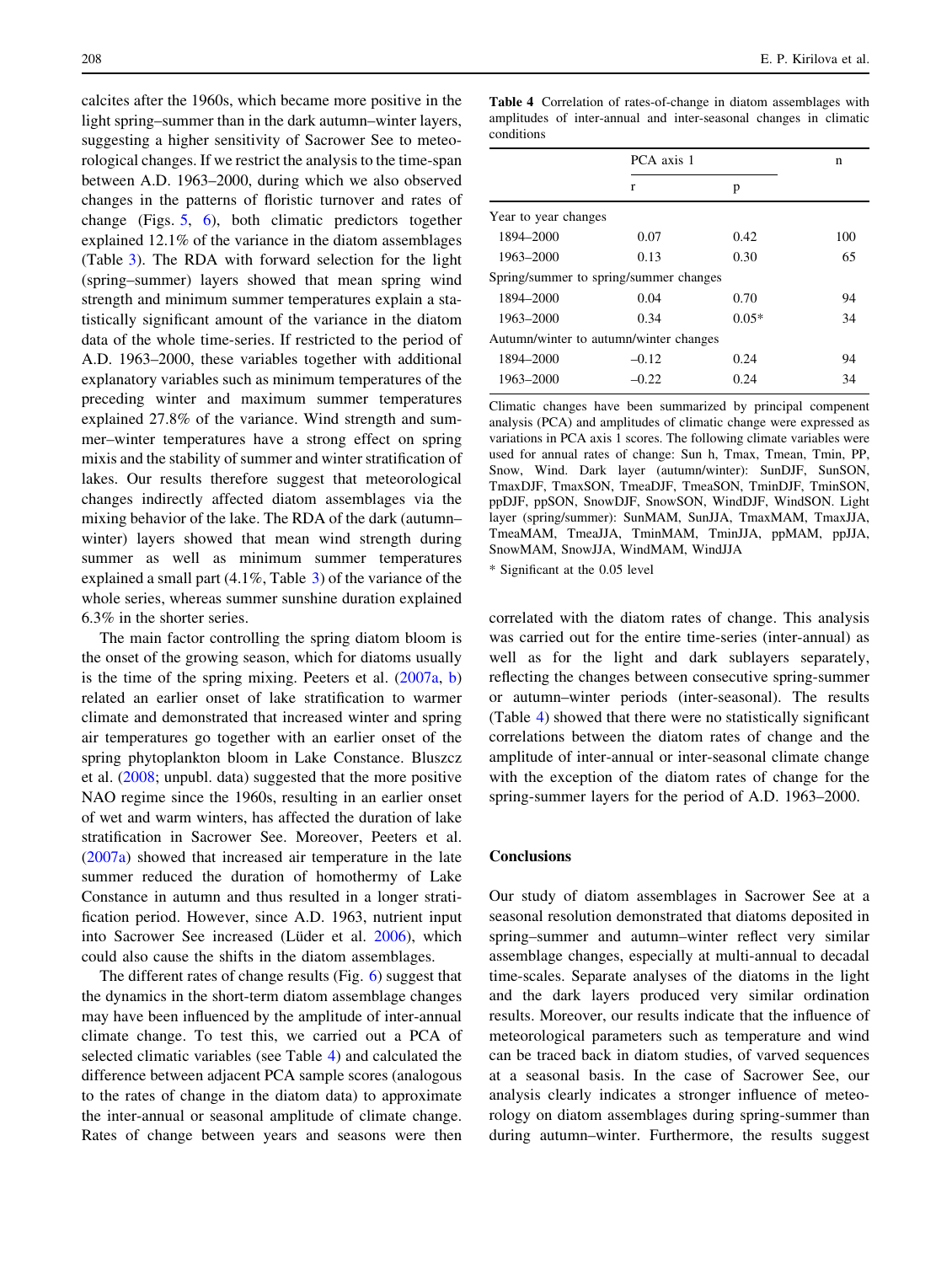<span id="page-8-0"></span>that the sensitivity of diatom assemblages to meteorological changes and nutrient increase has varied over the past ca. 120 years in Sacrower See, with a stronger effect on diatoms registered since the 1960s. Our results show that seasonally resolved diatom records may better reflect shortterm meteorological changes than annual records and may therefore provide a promising avenue for future climate reconstructions based on varved sediment records.

Acknowledgments We wish to express our gratitude to Dirk Enters, Torsten Haberzettl, Britta Lüder, Stephanie Kastner, Michael Fey, Herbert Ebel, Uwe Brämick, Frank Rümmler, Steffen Zienert, Jens Mingram, Achim Brauer, and Michael Köhler for help during fieldwork. Michael Kriews and Fernando Valero-Delgado from the Alfred Wegener Institute, Bremerhaven provided cold rooms and a band saw for sampling. We thank Michael Köhler also for the preparation of the thin sections. Hermann Oesterle and Friedrich-Wilhelm Gerstengarbe provided the meteorological data from the meteorological station at Potsdam-Telegrafenberg. We acknowledge the support by the Utrecht Centre of Geosciences (UCG) and the Centre for Wetland Ecology (CWE). This is Netherlands Research School of Sedimentary Geology (NSG) publication no. 20101001.

Open Access This article is distributed under the terms of the Creative Commons Attribution Noncommercial License which permits any noncommercial use, distribution, and reproduction in any medium, provided the original author(s) and source are credited.

#### References

- Alefs J, Müller J (1999) Differences in the eutrophication dynamics of Ammersee and Starnberger See (Southern Germany), reflected by the diatom succession in varved sediments. J Paleolimnol 21:395–407
- Anderson NJ (1990) The biostratigraphy and taxonomy of small Stephanodiscus and Cyclostephanos species (Bacillariophyceae) in a European lake, and their ecological implications. Br Phycol J 25:217–235
- Anderson RY (1993) The varve chronometer in Elk Lake: record of climate variability and evidence of solar-geomagnetic- $^{14}$ Cclimate connection. In: Bradbury JP, Dean WE (eds) Elk Lake, Minnesota: evidence for rapid climate change in the North Central United States, vol 276. Geological Society of America Special Paper, Boulder, p 45–67
- Battarbee RW (1973) A new method for estimating absolute microfossil numbers with special reference to diatoms. Limnol Oceanogr 18:647–653
- Battarbee RW, Jones VJ, Flower RJ, Cameron NJ, Bennion H, Carvalho L, Juggins S (2001) Diatoms as indicators of surface water acidity. In: Smol JP, Birks HJB, Last WM (eds) Tracking environmental changes using lake sediments: terrestrial, algal, and siliceous indicators, vol 3. Kluwer Academic Publishers, The Netherlands, pp 155–203
- Bennett KD (1996) Determination of the number of zones in a biostratigraphical sequence. N Phytol 132:155–170
- Besonen MR, Patridge W, Bradley RS, Francus P, Stoner JS, Abbott MB (2008) A record of climate over the last millennium based on varved lake sediments from the Canadian High Arctic. The Holocene 18:169–180
- Birks HJB, Gordon AD (1985) Numerical methods in Quaternary pollen analysis. Academic Press, London
- Bluszcz P, Kirilova E, Lotter AF, Ohlendorf C, Zolitschka B (2008) Global radiation and onset of stratification as forcing factors of seasonal carbonate and organic matter flux dynamics in a hypertrophic hardwater lake (Sacrower See, Northeastern Germany). Aquat Geochem 14:73–98
- Bradbury PJ, Colman SM, Reynolds R (2004) The history of recent limnological changes and human impact on Upper Klamath Lake, Oregon. J Paleolimnol 31:151–165
- Brauer A, Haug GH, Dulski P, Sigman DM, Negendank JFW (2008) An abrupt wind shift in Western Europe at the onset of the Younger Dryas cold period. Nat Geosci 1:520–523
- Compère P (2001) *Ulnaria* (Kützing) Compère, a new genus name for Fragilaria subgen. Alterasynedra Lange-Bertalot with comments on the typification of Synedra Ehrenberg. In: Jahn R, Kociolek JP, Witkowski A, Compère P (eds) Lange-Bertalot-Festschrift. Studies on Diatoms. A.R.G. Ganther Verlag KG, Ruggell, pp 97–101
- Enters D, Kirilova E, Lotter AF, Lücke A, Parplies J, Kuhn G, Jahns S, Zolitschka B (2010) Climate change and human impact at Sacrower See (NE Germany) during the past 13, 000 years: a geochemical record. J Palaeolimnol 23:719–737
- Håkansson H (2002) A compilation and evalutation of species in the general Stephanodiscus, Cyclostephanos and Cyclotella with a new genus in the family Stephanodiscaceae. Diatom Research 17:1–139
- Hall RI, Smol JP (1999) Diatoms as indicators of lake eutrophication. In: Stoermer EF, Smol JP (eds) The diatoms: application for the environmental and earth sciences. Cambridge University press, London, pp 128–168
- Hausmann S, Kienast F (2006) A diatom-inference model for nutrients screened to reduce the influence of background variables: application to varved sediments of Greifensee and evaluation with measured data. Palaeogeogr Palaeoclimatol Palaeoecol 233:96–112
- Kilham SS, Theriot EC, Fritz SC (1996) Linking planktonic diatoms and climate in the large lakes of the Yellowstone ecosystem using resource theory. Limnol Oceanogr 41:1052–1062
- Kirilova EP, Bluszcz P, Heiri O, Cremer H, Ohlendorf C, Lotter AF, Zolitschka B (2008) Seasonal and interannual dynamics of diatom assemblages in Sacrower See (NE Germany): a sediment trap study. Hydrobiologia 614:159–170
- Kirilova E, Heiri O, Enters D, Cremer H, Lotter AF, Zolitschka B, Hübener T (2009) Climate-induced changes in the trophic status of a Central European lake. J Limnol 68:71–82
- Köster K, Pienitz R (2006) Seasonal diatom variability and paleolimnological inferences—a case study. J Paleolimnol 35:395–416
- Krammer K, Lange-Bertalot H (1986) Bacillariophyceae. 1. Teil: Naviculaceae. Spektrum Akademischer Verlag, Heidelberg
- Krammer K, Lange-Bertalot H (1988) Bacillariophyceae. 2. Teil: Bacillariaceae, Epithemiaceae, Surirellaceae. Spektrum Akademischer Verlag, Heidelberg
- Krammer K, Lange-Bertalot H (1991a) Bacillariophyceae. 3. Teil: Centrales, Fragilariaceae, Eunotiaceae. Spektrum Akademischer Verlag, Heidelberg
- Krammer K, Lange-Bertalot H (1991b) Bacillariophyceae. 4. Teil: Achnanthaceae, kritische Ergänzungen zu Navicula (Lineolatae) und Gomphonema. Gesamtliteraturverzeichnis Teil 1–4. Spektrum Akademischer Verlag, Heidelberg
- Lotter AF (1989) Evidence of annual layering in Holocene sediments of Soppensee, Switzerland. Aquat Sci 51:19–30
- Lotter AF (1998) The recent eutrophication of Baldeggersee (Switzerland) as assessed by fossil diatom assemblages. The Holocene 8:395–405
- Lotter AF, Birks HJB (1997) The separation of the influence of nutrients and climate on the varve time-series of Baldeggersee, Switzerland. Aquat Sci 59:362–375